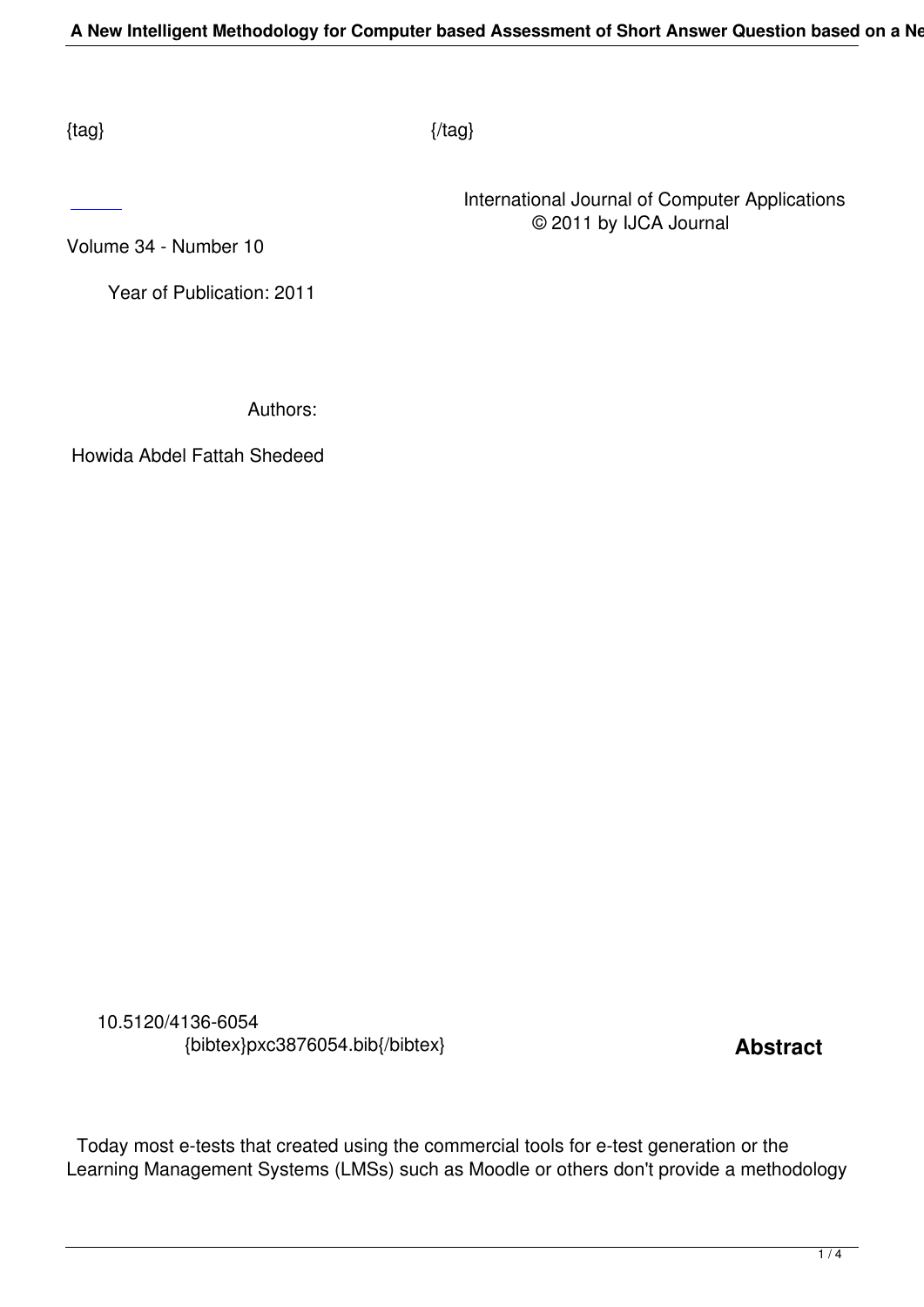for a perfect assessment of short answer questions. Unfortunately all of them provide a binary assessment that can be 1 (for completely True) or 0 (for completely false) even if the answer is partially true or partially false. So in this paper the author presents a new intelligent methodology, and its implementation, for computer based assessment of the student's short answer in e-test with English or Arabic language. This methodology is based on applying the Soundex phonetic algorithm on the answer's word for English or Arabic language to facilitate a computer based intelligent marking method. The student who responds with the correct spelling answer's word takes the total point of the question while the student who responds with the correct sounding but not correct spelling word may take points less than or equal to the total points according to the considered subject and the instructor's opinion. This intelligent marking method can be used for subjects that are not required correct spelling answers such as Science, Humanities and other subjects rather than the "languages" subjects. This paper also presents a new enhanced Soundex algorithm for Arabic language that achieved less error rates than the present algorithms as shown in the experimental results

## **Reference**

"E-Assessment of Short-Answer Questions", a white paper, Intelligent Assessment Technologies Ltd. Retrieved 2011 from www.IntelligentAssessment.com

- Articulate Quiz Maker (http://www.articulate.com).

- QuizStar is a FREE Quiz-making Tool, http://quizstar.4teachers.org/<br>- Dynamic PowerTrainer® Editor 3.9 manual © 2010 Imc information

 - Dynamic PowerTrainer® Editor 3.9 manual, © 2010, Imc information multimedia communication GmbH. Retrieved at 2011 from

http://www.imc.de/fileadmin/imc/images/POWERTRAINER/PDF/ POWERTRAINER-manual.pdf.

- www.Moodle.com

 - Susan M. Philips, "Automated Essay Scoring", a literature Review, Copyright © 2007 Society for the Advancement of Excellence in Education (SAEE). www.saee.ca.

Dikli, Semire, "An Overview of Automated Scoring of Essays", Journal of Technology, Learning, and Assessment 5 (1), 2007, p. 4.

Landauer T. K., Laham D., and Foltz P. W., "The Debate on Automated Essay Grading: The Intelligent Essay Assessor", IEEE, 2000, pp. 27-31. Retrieved from http://www.pearsonkt.com/ papers/IEEEdebate2000.pdf

Rudner, Lawrence and Gagne, Phill, "An Overview of Three Approaches to Scoring Written Essays by Computer", Journal of Practical Assessment, Research &Evaluation, 7 (26), 2001, p.5.

Page, Ellis Batten, Project Essay Grade: PEG in Automated Essay Scoring: A Cross-Disciplinary Perspective. Edited by Shermis, Mark D. and Burstein, Jill. Lawrence Erlbaum Associates: Mahwah, New Jersey, pp.44-45.

Lawrence M. Rudner, Veronica Garcia, Catherine Welch, "An Evaluation of IntelliMetric™ Essay Scoring System", Journal of Technology, Learning, and Assessment volume 4, No 4, 2006.

Attali Y. and Burstein J., "Automated essay scoring with E-rater® V.2", Journal of Technology, Learning, and Assessment 4 (3), 2006, p. 7.

Attali Y. and Powers D., "Validity of scores for a developmental writing scale based on automated scoring", Journal of Educational and Psychological Measurement, 69, 978–993,